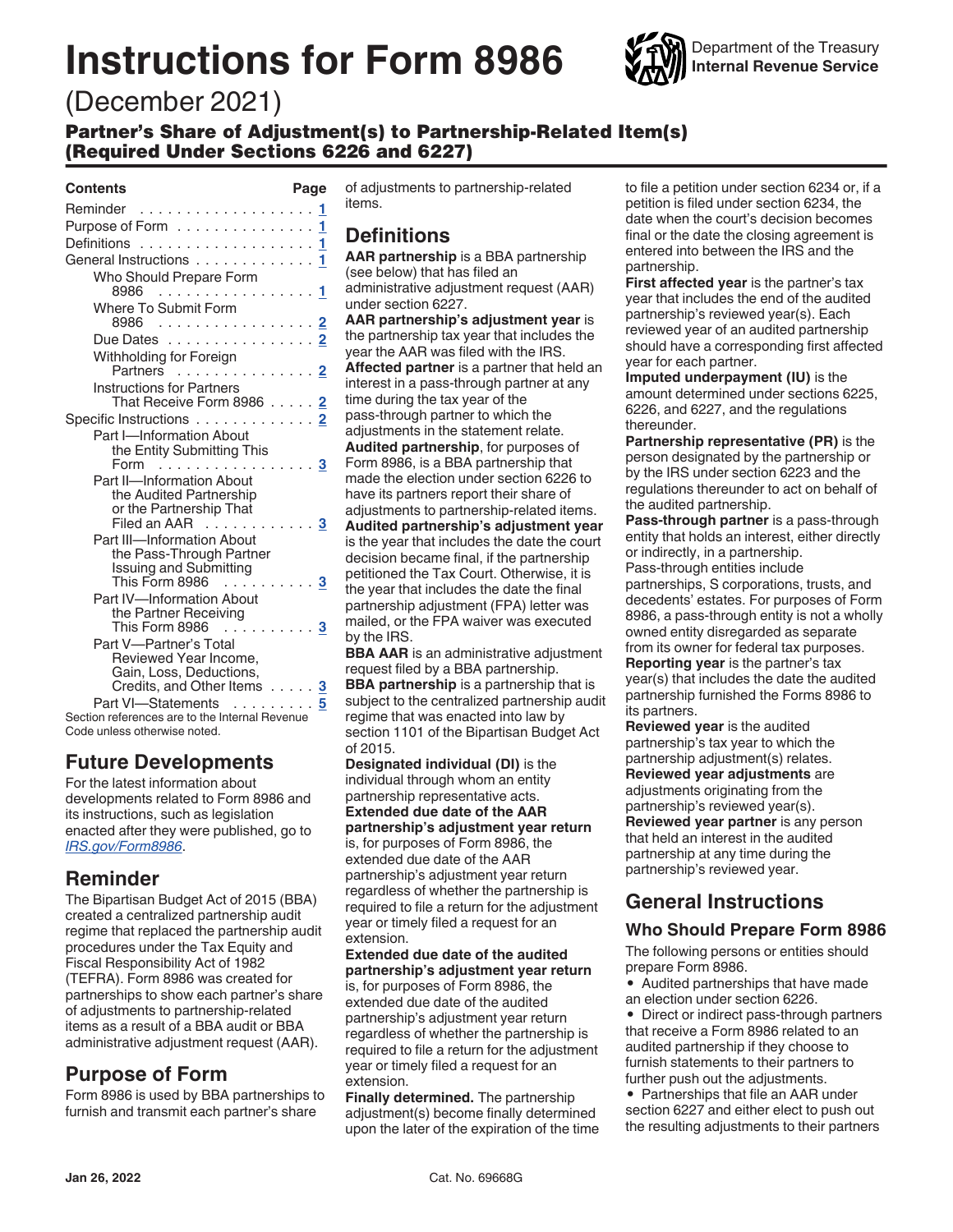<span id="page-1-0"></span>or have adjustments that do not result in an IU.

• Direct or indirect pass-through partners that receive a Form 8986 related to an AAR partnership, if the direct or indirect pass-through partner chooses to furnish statements to its partners to further push out adjustments or have adjustments that do not result in an IU.

#### **Where To Submit Form 8986**

#### **Audited partnerships and**

**pass-through partners of audited partnerships.** Section 6241(10) gives the IRS authority to require electronic submission of anything required to be filed or submitted under section 6226(a). Audited BBA Partnerships and their pass-through partners are required to submit Forms 8985 and 8986 electronically. From the BBA website *[IRS.gov/BBAPartnerships](https://www.irs.gov/businesses/partnerships/bba-centralized-partnership-audit-regime)*, search for "Electronic Submission of Forms by Audited BBA Partnerships and their Pass-through Partners" for steps required to submit electronically.

**AAR partnerships.** AAR partnerships that are electing to push out adjustments to their partners or have adjustments that do not result in an imputed underpayment must include Form 8985 with their AAR along with Forms 8986. The Forms 8985 and 8986 must be filed with, and in the same manner, as the AAR.

**Pass-through partners of an AAR partnership.** Pass-through partners of an AAR partnership must submit Form 8985 to the IRS by fax at 888-981-6982, with or without Forms 8986, as applicable.

#### **Due Dates**

**Audited partnerships.** An audited partnership that has made an election under section 6226 must furnish Forms 8986 to its partners and submit them to the IRS, along with Form 8985, no later than 60 days after the date on which the partnership adjustments are finally determined. Failure to furnish and submit by the due date results in the audited partnership being liable for the IU.

An audited partnership can submit corrected Forms 8986, along with Form 8985, within 60 days of the original due date without IRS permission. If corrected forms need to be submitted after the 60-day correction period, the audited partnership must contact the IRS for permission to submit.

**AAR partnerships.** An AAR partnership that either elects to push out the resulting adjustments to its partners or has adjustments that do not result in an IU must furnish Forms 8986 to all partners and include them with their AAR, along with Form 8985.

**Pass-through partners.** Direct and indirect pass-through partners must

furnish Forms 8986 to their partners and submit them to the IRS, along with Form 8985, by the extended due date of the audited partnership's adjustment year return (or the extended due date of the AAR partnership's adjustment year return). This date can be found in Part II, item F, of the Form 8986 that was received by the pass-through partner. Failure to submit these forms by the due date results in the pass-through partner being liable for an IU.

A pass-through partner can submit corrected Forms 8986, along with Form 8985, within 60 days of the original due date without IRS permission. If corrected forms need to be submitted after the 60-day correction period, the audited partnership must contact the IRS for permission to submit.

## **Withholding for Foreign Partners**

An audited partnership may have withholding and reporting obligations if it furnishes a Form 8986 to a reviewed year partner that includes an adjustment subject to withholding under chapter 3 (Withholding of Tax on Nonresident Aliens and Foreign Corporations) or chapter 4 (Taxes To Enforce Reporting on Certain Foreign Accounts). In those cases, the audited partnership must pay the amount of tax required to be withheld under chapter 3 or chapter 4 before the due date of the audited partnership's adjustment year return (without regard to extension) or the extended due date of the audited partnership's adjustment year return in the case of a pass-through partner. See Instructions for Form 1042, Annual Withholding Tax Return for U.S. Source Income of Foreign Persons; or Form 8804, Annual Return for Partnership Withholding Tax (Section 1446), for deposit procedures. The audited partnership must also file an applicable withholding tax return, Form 1042 or Form 8804, and the associated information returns, Forms 1042-S, Foreign Person's U.S. Source Income Subject to Withholding; or Forms 8805, Foreign Partner's Information Statement of Section 1446 Withholding Tax, for the calendar year (if filing Forms 1042/1042-S) or tax year (if filing Forms 8804/8805) that includes the date on which the Form 8986 was furnished.

### **Instructions for Partners That Receive Form 8986**

**Pass-through partners.** In general, a pass-through partner that receives a Form 8986 should take into account the adjustments reflected on the form by either:

• Furnishing Forms 8986 to its own partners and submitting those forms, along with Form 8985, to the IRS or

• Figuring and paying an IU and submitting Form 8985 to the IRS, where the adjustments result in an IU to the pass-through entity. See Form 8985 and its instructions.

One of these two options must be completed by the extended due date of the audited partnership's adjustment year return (or the extended due date of the AAR partnership's adjustment year return).

*If a pass-through partner fails to timely furnish and submit the*  **c** *timely furnish and submit*<br> *relevant statements, the pass-through partner is liable for an IU as well as any penalties and interest with respect to the adjustments reflected on the Form 8986 received by the pass-through partner.*

**Other partners.** All other partners that receive Form 8986 should report the information on Form 8978, Partner's Additional Reporting Year Tax, and attach the Form 8978 to the partner's reporting year tax return. For more information, see Form 8978 and its instructions.

These partners may pay in advance to stop the running of interest.

- Pay by EFTPS, debit, or credit card, or Direct Pay (Forms 1040 only).
- Select Prepayment on BBA AAR/Exam Push Out as payment type.

• As applicable, apply payment to the tax form that will have the Form 8978 attached to it.

# **Specific Instructions**

**Submitting a corrected form due to an incorrect TIN.** If submitting a corrected form due to an incorrect TIN on a previously submitted and accepted original Form 8986, you will need to submit two corrected forms:

1. A corrected Form 8986 with the correct TIN, and

2. A corrected Form 8986 with the incorrect TIN and zeros in Part IV sections E through G, and in Part V. Anytime a corrected Form 8986 is submitted, a corrected Form 8985 must also be included.

**Original or corrected.** At the top of the form, check the appropriate box to indicate if the form is original or corrected.

**Tracking number.** Enter the outgoing tracking number shown on the related Form 8985 that was completed by an audited BBA partnership or a pass-through partner of an audited BBA partnership. This field should be left blank for all Forms 8986 related to the filing of a Form 8985 by a BBA partnership that filed an administrative adjustment request (AAR) or a pass-though partner (direct or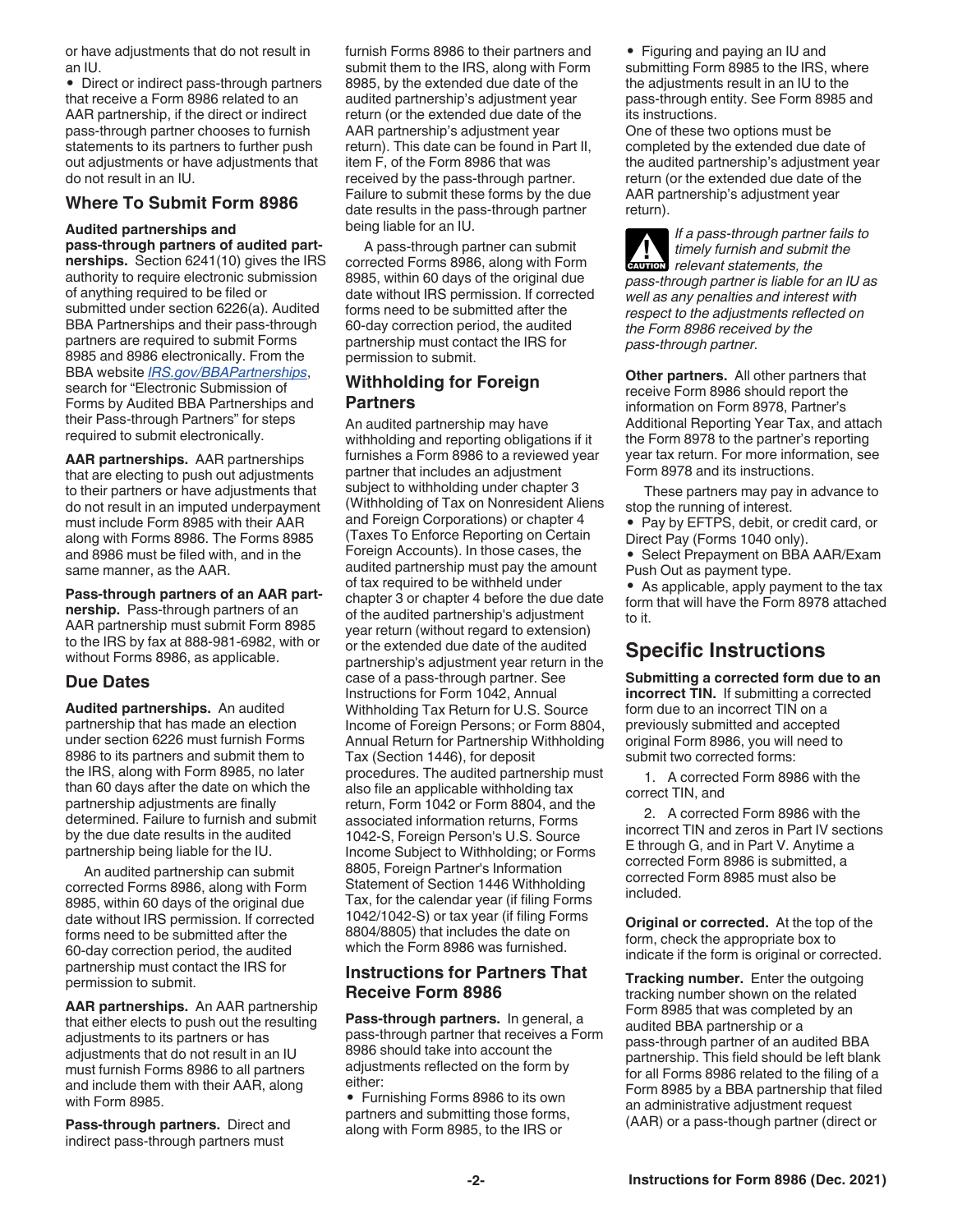<span id="page-2-0"></span>indirect) of a BBA partnership that filed an AAR.

**Audit control number.** Enter the audit control number that is provided on correspondence with the IRS. Pass-through partners can locate this number at the top of the Form 8986 they received. AAR partnerships, including pass-through partners of an AAR partnership, should leave this field blank.

# **Part I—Information About the Entity Submitting This Form**

**Item A**—Indicate which entity is issuing this form by checking one of the boxes. **Item B**—Check the box that corresponds to the type of return normally filed by the entity issuing this form. If "Other," also indicate the type of return filed on the line provided.

# **Part II—Information About the Audited Partnership or the Partnership That Filed an AAR**

**Items A and B**—On lines 1–6, enter the name and address of the partnership. The name must be entered exactly as it appears on the Form 8985 associated with this Form 8986. For example, if you entered XYZ LLC on the Form 8985, you must enter XYZ LLC on the Form 8986. In the state field, enter the two-letter abbreviation or the full name of the foreign province. U.S. partnerships leave the country code field blank. Foreign partnerships enter the country code found at *[Foreign Country Codes](https://www.irs.gov/e-file-providers/foreign-country-code-listing-for-modernized-e-file)*.

**Item C**—Enter the partnership's tax identification number. This number must be entered exactly as it appears on the Form 8985 associated with this Form 8986.

**Item D**—Enter the tax year end date of the reviewed year of the partnership. Each reviewed year should have a separate Form 8986. This form must be completed for reviewed years that have adjustments related to an audit or an AAR. **Item E**—Enter the partnership's adjustment year ending date. **Item F**—Enter the extended due date of the partnership's adjustment year tax return, regardless of whether the partnership has filed for an extension. For AAR partnerships, this will be the extended due date of the tax year the AAR

was filed. **Item G**—Enter the date the partnership

furnished the Forms 8986 to its partners.

## **Part III—Information About the Pass-Through Partner Issuing and Submitting This Form 8986**

**Item A**—On lines 1–6, enter the pass-through partner's name, address, city, state, country code, and ZIP code. In the state field, enter the two-letter abbreviation or the full name of the foreign province. U.S. partnerships leave the country code field blank. Foreign pass-through partners enter the country code found at *[Foreign Country Codes](https://www.irs.gov/e-file-providers/foreign-country-code-listing-for-modernized-e-file)*. **Item B**—Enter the pass-through partner's tax identification number.

**Item C**—Enter the pass-through partner's tax year end to which the adjustments relate.

**Item D**—Enter the name of the entity that issued the Form 8986 to the pass-through partner, if different from the audited partnership or AAR partnership in Part II. **Item E**—Enter the tax identification number of the entity that issued the Form 8986 to the pass-through partner, if different from the audited partnership or AAR partnership in Part II.

## **Part IV—Information About the Partner Receiving This Form 8986**

**Item A**—On lines 1–6, enter the partner's name, address, city, state, country code, and ZIP code. In the state field, enter the two-letter abbreviation or the full name of the foreign province. U.S. partners leave the country code field blank. Foreign partners enter the country code found at *[Foreign Country Codes](https://www.irs.gov/e-file-providers/foreign-country-code-listing-for-modernized-e-file)*.

**Item B**—Enter the partner's tax identification number.

**Item C**—Indicate by checking box 1 or 2 if the partner is a general partner or LLC member manager, limited partner, or LLC member. Indicate by checking box 3 or 4 if the partner is a domestic or foreign partner.

**Item D**—Indicate if, for tax purposes, the partner is an individual, S corporation, C corporation, partnership, or other type of entity by checking one of the boxes 1–5. If "Other," indicate what type on the line provided. Also indicate if the partner is a retirement plan or other tax-exempt entity. Note: If you entered a social security number as the partner's tax identification number in box B, you should check box 1. You should only select boxes 2–5 when you have entered an EIN in box B. **Item E**—Enter the partner's percentage share of partnership profits, losses, and capital as originally reported on Schedule K-1, the change per audit or AAR (if none, enter zero), and the corrected percentage.

**Item F**—Enter the partner's share of total liabilities—recourse and nonrecourse—as originally reported on Schedule K-1, the change per audit or AAR (if none, enter zero), and the corrected amounts. **Item G**—Enter the components of the partner's capital account as originally

reported on Schedule K-1, the change per audit or AAR (if none, enter zero), and the corrected amounts.

## **Part V—Partner's Total Reviewed Year Income, Gain, Loss, Deductions, Credits, and Other Items**

**Note.** Adjustments that increase a schedule K-1 item as originally reported or as corrected should be shown as positive amounts; adjustments that decrease schedule K-1 items should be shown as negative amounts.

For columns (a)–(c), refer to the relevant Schedule K-1 and instructions. See special instructions for changes to Schedule K-3. For each item that was adjusted, enter the following.

**Column (a), Line number**—The Schedule K-1 line number that was adjusted. If you have changes to Schedule K-3, enter "K3" (no dash). **Column (b), Line title**—The title of the Schedule K-1 item that was adjusted. For adjustments to Schedule K-3, enter the part, section (if applicable), line, and column reference.

**Column (c), Code**—If applicable, use the code letters listed in the Schedule K-1 instructions that correspond to the line number shown in column (a). For adjustments to Schedule K-3, if applicable, enter the country code. See the Schedule K-3 instructions. If no specific code applies, enter "NA."

**Column (d), As reported**—Enter the original amount reported to the partner on their Schedule K-1 or as previously corrected by the partnership. For adjustments to Schedule K-3, do not enter amounts on column (d).

**Column (e), Check if statement in Part VI**—Check the box in this column if the item shown in column (a) has a corresponding statement in Part VI. For adjustments to Schedule K-3, enter an explanation of the adjustment on Part VI of Form 8986 with reference to the entry on Part V, column (b).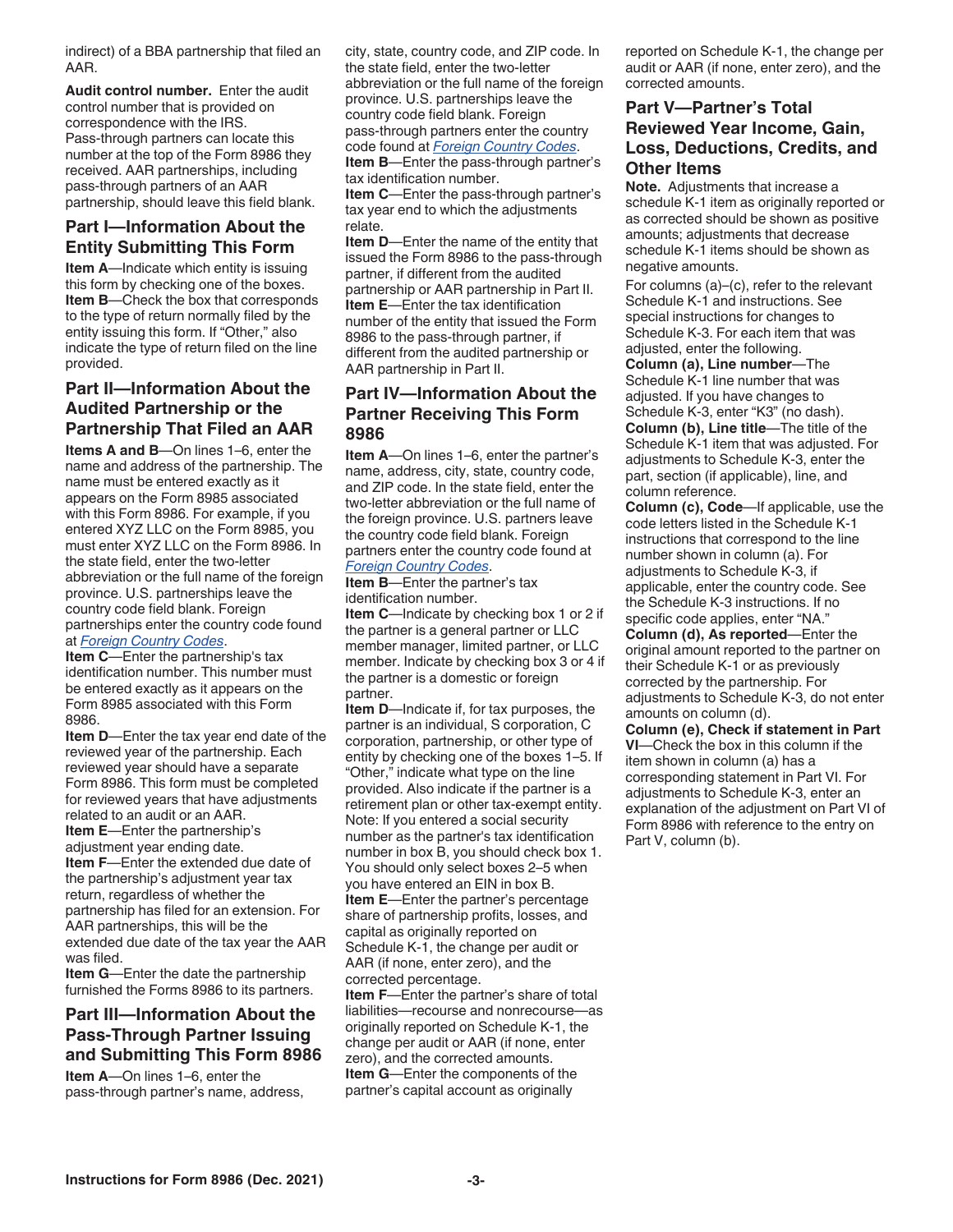#### *Example 1*

On its filed 2021 return, partnership ABC reported \$1,000 of general category foreign source interest income with respect to Country Y on Partner A's Schedule K-3. Partnership ABC later determined that the amount should have been reported as passive category foreign source interest income on Schedule K-3. To make the correction to the 2021 return, ABC filed an AAR on November 10, 2022, attaching Forms 8985 and 8986. The two-letter code from the list at *[Foreign Country Codes](https://www.irs.gov/e-file-providers/foreign-country-code-listing-for-modernized-e-file)* for Country Y is YY. Partnership ABC includes in Part V of the Form 8986 sent to Partner A the information as follows.

## **Example 1. Form 8986, Part V. Partner's Total Reviewed Year Income, Gain, Loss, Deduction, Credits, and Other Items**

| Schedule K-1       |                                         |              |                    |                                                |                                                                     |
|--------------------|-----------------------------------------|--------------|--------------------|------------------------------------------------|---------------------------------------------------------------------|
| (a)<br>Line number | (b)<br>Line title                       | (c)<br>Code* | (d)<br>As reported | (e)<br><b>Check if statement</b><br>in Part VI | (f)<br><b>Reviewed year</b><br>adjustments as<br>finally determined |
| $K-3$              | Part II, Sec. 1, Line 6A,<br>column (e) | YY           |                    | ₩                                              |                                                                     |
| $K-3$              | Part II, Sec. 1, Line 6A,<br>column (c) | YY           |                    | ₩                                              |                                                                     |

Partnership ABC includes in Part VI of the Form 8986 sent to Partner A the information as follows.

### **Example 1. Form 8986, Part VI. Statements**

| (a)<br>Line no./<br>code | (b)<br><b>Statement</b>                 |      |             |                         |              |
|--------------------------|-----------------------------------------|------|-------------|-------------------------|--------------|
|                          | Line title                              | Code | As reported | Review year adjustments | As corrected |
| $K-3$                    | Part II, Sec. 1, Line 6A,<br>column (e) | YY   | \$1,000     | \$(1,000)               | \$0          |
|                          | Part II, Sec. 1, Line 6A,<br>column (c) | YY   | \$0         | \$1,000                 | \$1,000      |

#### *Example 2*

On its filed return, Partnership ABC reported on Partner A's Schedule K-3, Part VIII, as follows.

## **Example 2. Schedule K-3 (Form 1065), Part VIII.**

| Line  | <b>Entry</b> |  |
|-------|--------------|--|
|       | 1234         |  |
|       | <b>PAS</b>   |  |
| C     | <br>Ш        |  |
| Unit  | Euro QBU1    |  |
| 1a1i  | YY           |  |
| 1a1ii | 1000         |  |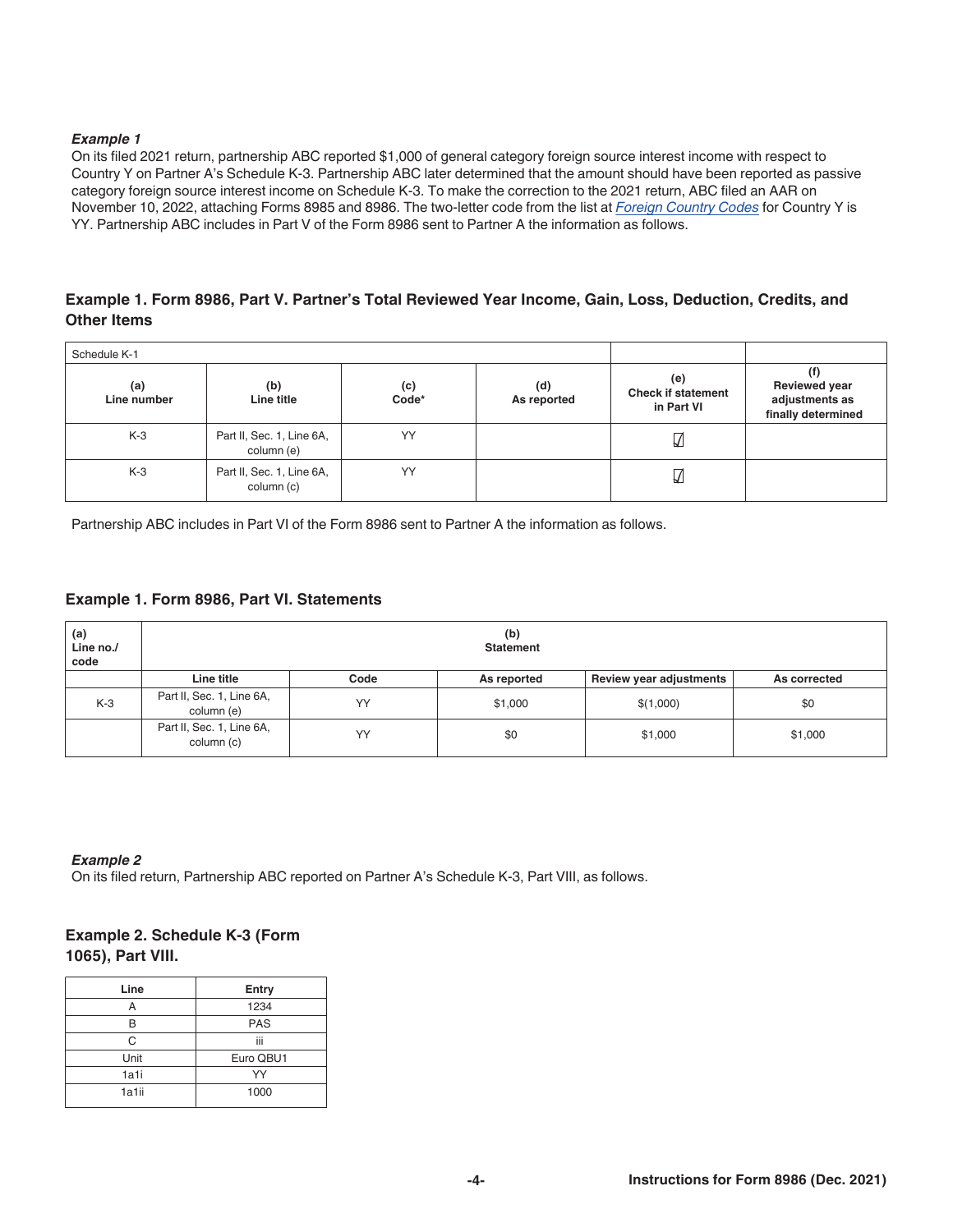<span id="page-4-0"></span>Subsequent to filing its return, Partnership ABC determines that the amount reported on Line 1a1ii of Partner A's Schedule K-3, Part VIII, should have been €1,500. Partnership ABC makes the correction by filing an AAR with Forms 8985 and 8986 attached. It includes the following information in Part V of the Form 8986.

## **Example 2. Form 8986, Part V. Partner's Total Reviewed Year Income, Gain, Loss, Deduction, Credits, and Other Items**

| Schedule K-1       |                     |              |                    |                                                |                                                              |
|--------------------|---------------------|--------------|--------------------|------------------------------------------------|--------------------------------------------------------------|
| (a)<br>Line number | (b)<br>Line title   | (c)<br>Code* | (d)<br>As reported | (e)<br><b>Check If statement</b><br>in Part VI | <b>Reviewed year</b><br>adjustments as<br>finally determined |
| $K-3$              | Part VIII, Line 1a1 | YY           |                    | V                                              |                                                              |

Partnership ABC must report the adjustment amount with respect to Partner A in Part VI of Form 8986 as follows.

#### **Example 2. Form 8986, Part VI. Statements**

| (a)<br>Line number/code | (b)<br><b>Statement</b> |             |             |              |
|-------------------------|-------------------------|-------------|-------------|--------------|
|                         | Part VIII, K-3 Line     | As reported | Adjustments | As corrected |
| $K-3$                   | ñ                       | 1234        |             |              |
|                         | В                       | <b>PAS</b>  |             |              |
|                         |                         | iii         |             |              |
|                         | 1a1ii                   | 000,        | 500         | 1,500        |

**Note.** Although the first three lines are not adjusted, they are necessary to identify the adjustment line, because there might be more than one Part VIII.

#### **Column (f), Reviewed year adjustments as finally determined**—

Enter the partner's share of reviewed year adjustments that corresponds to the line item in column (a). For adjustments to Schedule K-3, do not enter amounts on column (f).

**Column (g), Approved modifications**— Enter the partner's share of the total modifications approved by the IRS with respect to the item adjusted. Modifications related to the filing of an AAR should not be shown in this column. For adjustments to Schedule K-3, do not enter amounts on column (g).

**Column (h), Net (column (f) minus column (g))**—Enter the amount in column (f) less the amount in column (g). For adjustments to Schedule K-3, do not enter amounts on column (h).

**Loans and other items recharacterized as distributions to partners.** If a reviewed year adjustment has been made to change a partner loan or other item to a partner distribution, this adjustment should be reported with the column (a) line number that corresponds to the Schedule K-1 "Distributions" category and with column (c), code A, for cash

distributions if the partner received money, and as a code C if the partner received property other than money.

#### **Disguised sale adjustments.**

Distributions to a partner that were changed as part of an audit proceeding to disguised sale proceeds under section 707 should be reported with the column (a) line number that corresponds to the Schedule K-1 "Other" category and with column (c), code DS. The partnership should also include a statement in Part VI describing the asset that was sold, the proceeds, and the tax basis of the asset at the time of the contribution.

**Note.** Column (f) amounts should correspond to the partner's distributive share of audit adjustments as finally determined (or AAR adjustments). Column (g) amounts should only include approved modifications with respect to the partner receiving the Form 8986. Only approved amended return and closing agreement modifications should be included in column (g) above. All other modifications should be included in a separate statement in Part VI.

**Applicable penalties.** The applicability of penalties is determined at the audited partnership or AAR partnership level. In the penalties section of Part V, enter the penalty code sections, descriptions, rates, adjustment line numbers, and total adjustment amount to which the penalty applies.

#### **Part VI—Statements**

**Column (a), Line no./code**—List the corresponding Part V column (a) Schedule K-1 line number and column (c) code (if applicable) for each item for which a statement is included.

**Column (b), Statement**—Include a detailed explanation of the amount(s) that correspond to the item in column (a).

Supporting schedules and statements should be in a format that shows the original amount, the net change, and the correct amount for each item listed in the statement. If any column (b) statements exceed the space allowable in one box, continue in the next box with the same information in column (a).

**Statements that need to be sent separately by fax.** Adjustments that cannot be fully reflected in Part VI can be faxed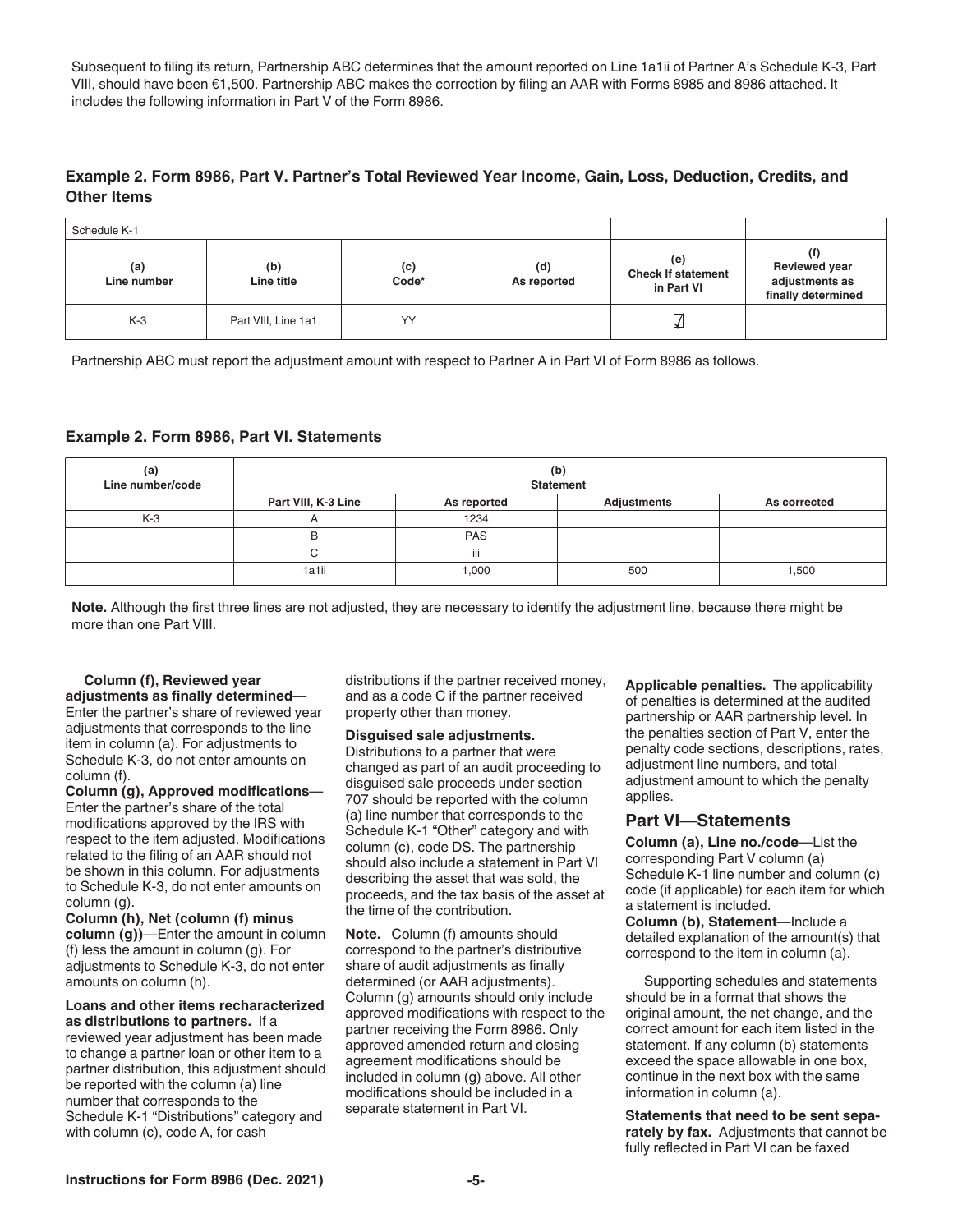separately to 888-981-6982. All faxed statements to be associated with a Form 8986 should have the following information at the top of the statement: "Statement for Form 8986," Submitting Entity Name, Submitting Entity TIN, Partner's TIN (if related to Form 8986), Tax Year (should be the same as the year in the Form 8986 Part II, section D), and Audit Control Number (if applicable). All changes should be reported in the "Description, Line Number, Amount Reported, Adjustments, and As Corrected" format. This section can also be used to report any intervening year adjustments that result from related review year adjustments. If reporting intervening year adjustments be sure to list in the tax year, line number, as reported, adjustments, and as corrected format.

#### **Statements related to section 199A information.**

**Note.** Because section 199A dividends are reported as a cumulative amount and not per qualified trade or business, these should only be included once in the first section 199A statement attached to Form 8986, regardless of how many statements may be necessary.

Adjustments that increase or decrease section 199A information reported to the partners must be shown in a separate statement for each trade or business or each aggregated trade or business. See below for an example of the information that should be included in Part VI of the Form 8986.

**Note.** Section 199A dividends should only be included in the first section 199A statement attached to Form 8986.

Each trade or business should indicate if it is a PTP, Aggregated, or an SSTB. See the Instructions for Schedule K-1 (Form 1065 or Form 1120-S).

If the partnership is a patron of a specified agricultural or horticultural cooperative, the partnership must also include a statement for each trade or business identifying the adjustment(s) to qualified items of income, gain, deduction, and loss and W-2 wages allocable to qualified payments.

**Note.** Because section 199A(g) deductions are reported as a cumulative amount and not per qualified trade or business, these should only be included once in the first statement of adjustments to items allocable to qualified payments attached to Form 8986, regardless of how many statements may be necessary.

*Example.* Assume Partnership ABC has one trade or business that is an SSTB and is not a patron in a specified agricultural or horticultural cooperative. On its filed return, Partnership ABC reported the items shown in Table 1 on Statement A—QBI Pass-Through Entity Reporting, attached to Partner A's Schedule K-1.

# **Table 1. Example of Section 199A Related Amounts Reported to Partner A on Statement A—QBI Pass-Through Entity Reporting**

| EIN:                                                                   | $\square$ PTP<br>$\Box$ Aggregated<br><b>B</b> SSTB |
|------------------------------------------------------------------------|-----------------------------------------------------|
| Partner A's share of:                                                  |                                                     |
| QBI or qualified PTP items subject to partner-specific determinations: |                                                     |
| Ordinary business income (loss)                                        | \$200,000                                           |
| Rental income (loss)                                                   | \$10,000                                            |
| Royalty income (loss)                                                  |                                                     |
| Section 1231 gain (loss)                                               | \$50,000                                            |
| Other deductions                                                       | \$80,000                                            |
| W-2 wages                                                              | \$50,000                                            |
| UBIA of qualified property                                             | \$60,000                                            |
| Section 199A dividends                                                 | \$5,000                                             |

Assume the adjustments per audit increased Partner A's share of ordinary income by \$10,000 and royalty income by \$5,000, and decreased other deductions by \$20,000. Assume that all of the adjustments are determined to be qualified items of income, gain, deduction, and loss at the partnership level.

Partnership ABC should include in Part VI of the Form 8986 sent to Partner A the information shown in Table 2.